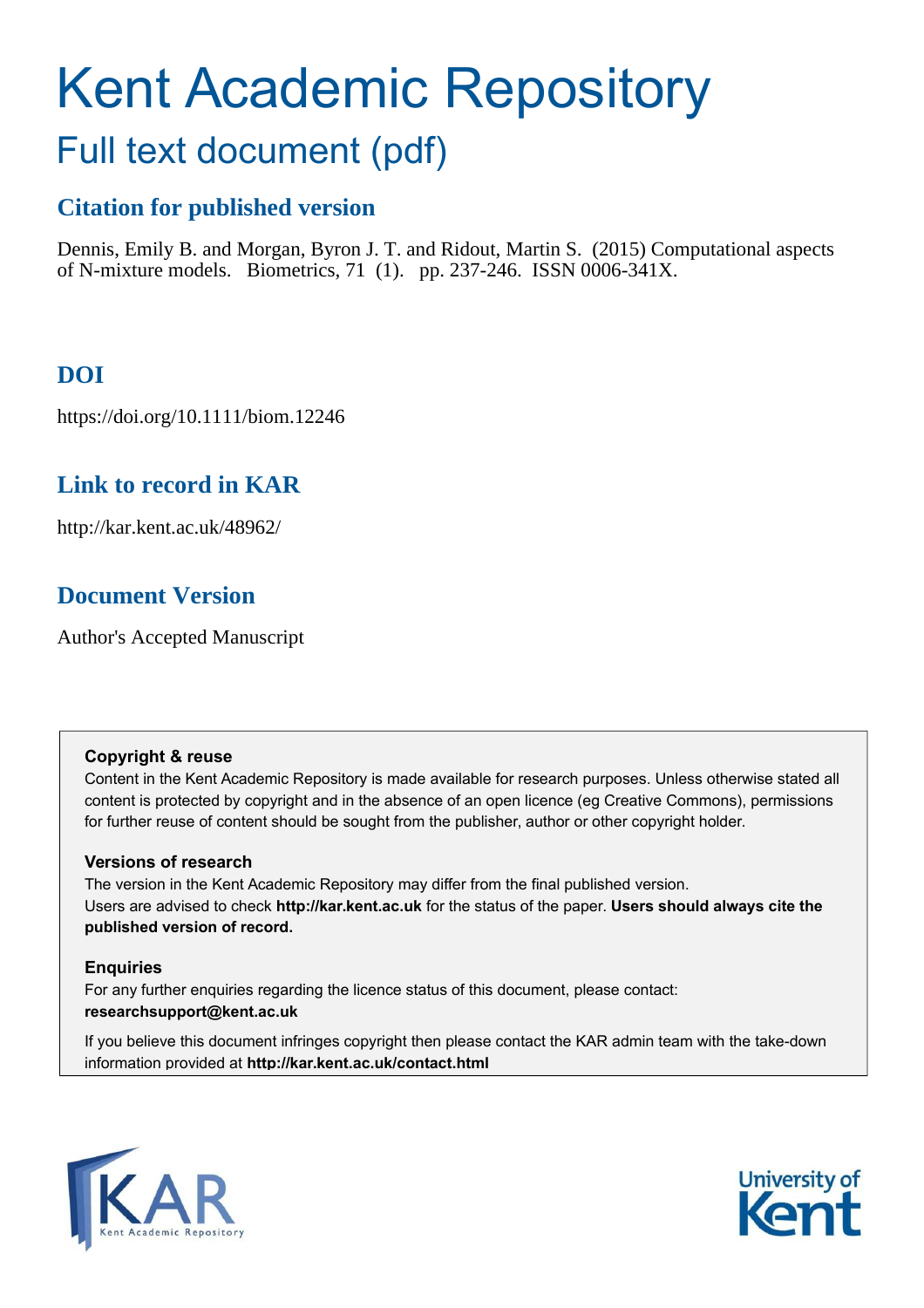#### Computational Aspects of N-Mixture Models

#### Emily B. Dennis,[\\*](#page-0-0) Byron J.T. Morgan, and Martin S. Ridout

School of Mathematics, Statistics and Actuarial Science, University of Kent, Canterbury, Kent CT2 7NF, U.K. ∗ email: ed234@kent.ac.uk

Summary. The N-mixture model is widely used to estimate the abundance of a population in the presence of unknown detection probability from only a set of counts subject to spatial and temporal replication (Royle, 2004, *Biometrics* 60, 105–115). We explain and exploit the equivalence of N-mixture and multivariate Poisson and negative-binomial models, which provides powerful new approaches for fitting these models. We show that particularly when detection probability and the number of sampling occasions are small, infinite estimates of abundance can arise. We propose a sample covariance as a diagnostic for this event, and demonstrate its good performance in the Poisson case. Infinite estimates may be missed in practice, due to numerical optimization procedures terminating at arbitrarily large values. It is shown that the use of a bound,  $K$ , for an infinite summation in the N-mixture likelihood can result in underestimation of abundance, so that default values of K in computer packages should be avoided. Instead we propose a simple automatic way to choose  $K$ . The methods are illustrated by analysis of data on Hermann's tortoise *Testudo hermanni*.

KEY WORDS: Abundance estimation; Method of moments; Multivariate negative binomial; Multivariate Poisson; Optimal design; Sampling; Temporal replication.

#### 1. Introduction

Estimating the abundance of a population is an important component of ecological research. N-mixture models can be used to estimate animal abundance from counts with both spatial and temporal replication whilst accounting for imperfect detection [\(Royle, 2004a\).](#page-8-0) Whereas alternative sampling methods for obtaining estimates of abundance exist, such as capture–recapture, distance, removal and multiple-observer sampling, these may be expensive in effort or cost, or impractical for some species and scenarios. A benefit of the N-mixture model is the reasonably low comparative cost and effort required for data collection which does not require individuals to be identified. This is especially true of many citizen-science based monitoring programs.

Consequently, since development by [Royle \(2004a\),](#page-8-0) many applications and extensions of the N-mixture model have been made. These include applications to various taxa, including birds [\(K](#page-8-0)éry, Royle, and Schmid, 2005), mammals [\(Z](#page-9-0)ellweger-Fischer, Kéry, and Pasinelli, 2011), and amphibians [\(D](#page-8-0)odd and Dorazi[o, 2004; McIntyre et al., 2012\).](#page-8-0) In addition, covariates have often been used to examine spatial patterns in abundance and detection (Kéry, 2008) and hence create maps of spatial abundance [\(R](#page-8-0)oyle, Nichols, and Kéry, 2005).

Despite the popularity of the N-mixture model, few studies have made comparisons with estimates derived via alternative methods or undertaken simulation studies of performance [\(K](#page-8-0)éry et al., 2005; Hunt, Weckerly, and Ott, 2012; Couturier et al., 2013). A potential issue for fitting the model using classical inference is the need to specify an upper bound,  $K$ , to approximate an infinite summation in the likelihood. We found this matter was rarely mentioned in publications. For example, [McIntyre et al. \(2012\) u](#page-8-0)sed simulated data to support their amphibian study, highlighting the benefit of more

sampling occasions, particularly when detection probability was low, however the value of  $K$  used was not provided. When software such as unmarked [\(Fiske and Chandler, 2011\) w](#page-8-0)ritten in R [\(R Core Team, 2014\) a](#page-8-0)nd PRESENCE [\(Hines, 2011\) i](#page-8-0)s used for model fitting, it is possible that only default values of the bound are employed. [Couturier et al. \(2013\) s](#page-8-0)uggest bias could be induced by the choice of  $K$  for low detection probabilities.

In this article, we investigate computational aspects of fitting N-mixture models, in particular via a simulation study for scenarios where detection probability is low and/or the number of sampling occasions is small. This may be important for the study of cryptic species, and have implications for sample design: many applications to date have made only three visits, whereas in [Royle \(2004a\) s](#page-8-0)imulations were tested for five visits and an application made to data with 10 visits. When only one sampling visit is made, it is well known that the N-mixture model reduces to a thinned Poisson dis[tribution, w](#page-8-0)ith only one estimable parameter, the product of mean abundance and detection probability, a feature which underlies aspects of the work which follows.

The N-mixture model is described in Section 2. In Section 3 we explain the equivalence of the Poisson N-mixture model with a multivariate Poisson distribution. We use this formulation to show that infinite estimates of abundance may arise, and provide a simple diagnostic to identify such cases. The multivariate Poisson formulation has the advantage of not requiring a constant K to be set. Section 4 provides the probability function in the bivariate negative-binomial case. In Section 5, we show how the choice of  $K$  in the N-mixture model interacts with the occurrence of infinite estimates of abundance, and how incorrect conclusions may arise. An automatic method for choosing  $K$  is provided. Section 6 provides moment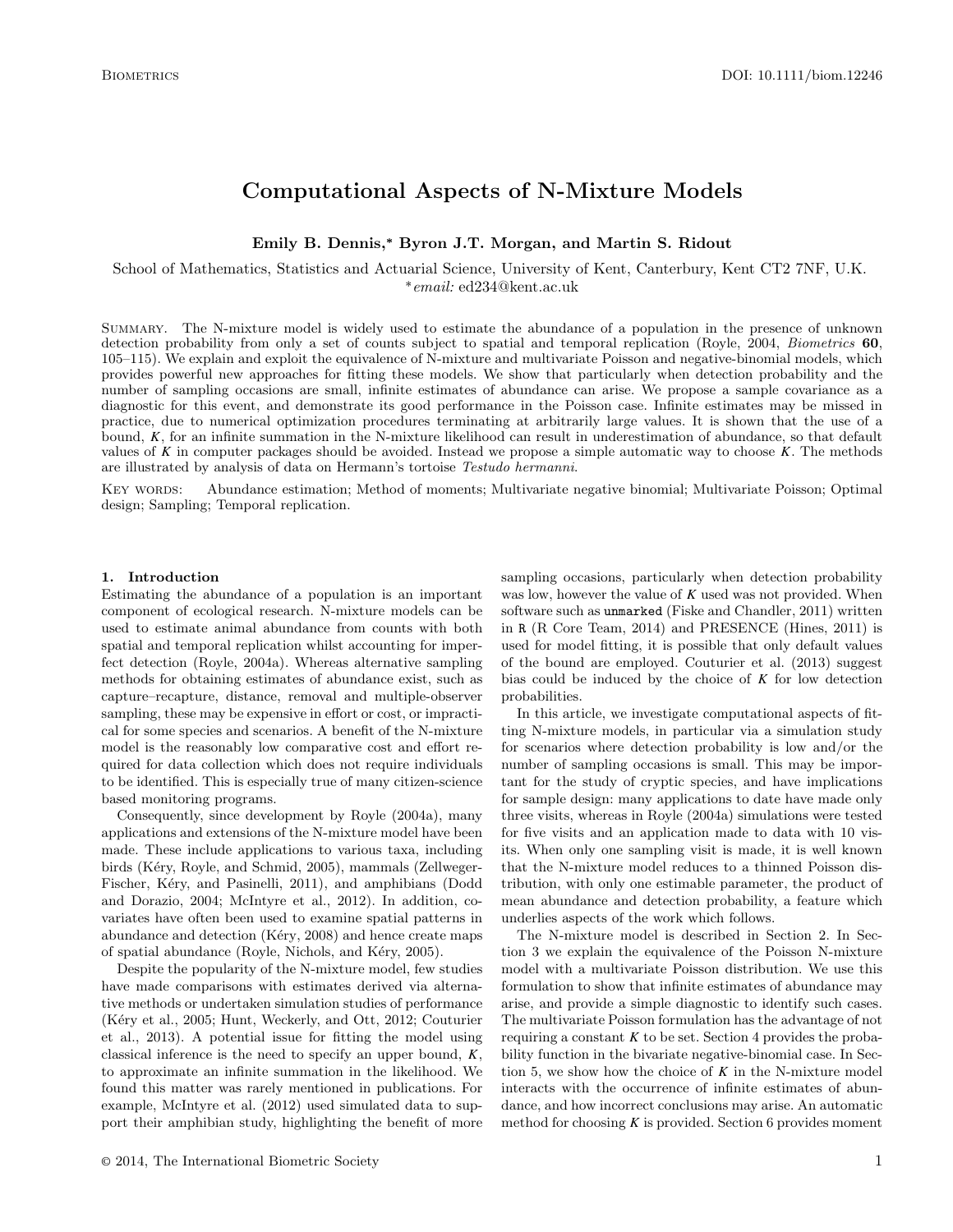estimates and evaluates the use of two diagnostic tests for the negative-binomial case for when infinite estimates of abundance may arise. Section 7 provides an application to real data and the article ends with discussion and recommendations.

#### 2. The N-Mixture Model

Under the study design in [Royle \(2004a\),](#page-8-0) a set of counts is made during sampling visits  $t = 1, 2, ..., T$  at  $i = 1, 2, ..., R$ locations (sites). The population is assumed to be closed during the period of sampling and each individual is assumed to have the same detection probability  $p$ . The counts  $n_{it}$  at site  $i$  and time  $t$  are assumed to be independent binomial random variables,

$$
n_{it} \sim \text{Bin}(N_i, p),
$$

where  $N_i$  is the unknown population size at site *i*. To fit the model using classical inference, we assume the  $N_i$  to be independent random variables with probability function  $f(N; \theta)$ , and then maximize the likelihood

$$
L(p, \theta; \{n_{it}\}) = \prod_{i=1}^{R} \left\{ \sum_{N_i=\kappa_i}^{\infty} \left( \prod_{t=1}^{T} \text{Bin}(n_{it}; N_i, p) \right) f(N_i; \theta) \right\}, \qquad (1)
$$

where  $\kappa_i = \max_i n_{it}$ . As noted by [Royle \(2004a\),](#page-8-0) numerical maximization of (1) requires the replacement of the infinite summation over  $N_i$  by a sum with upper limit K. The value of  $K$  may be selected by fitting the model for a succession of increasing values and selecting  $K$  when the parameter estimates appear to stabilize [\(Royle, 2004a\).](#page-8-0) We shall consider both Poisson and negative-binomial mixing distributions.

It is our experience that the N-mixture model can produce unrealistically large estimates of abundance and we explain this feature in the article.

#### 3. Equivalence of the Poisson N-Mixture Model With a Multivariate Poisson Model

The number of individuals observed at a site at time  $t$  can be written as the convolution of independent random variables, corresponding to those seen only once, those seen twice, etc. This natural feature of the N-mixture model can be formalized as we now show.

Let S denote the set of non-empty subsets of  $\{1,\ldots,T\}$ , and let the random variable  $X_{i,s}$  ( $s \in S$ ) denote the number of individuals seen at site  $i$  only on occasion  $s$ . For example,  $X_{i,124}$  denotes the individuals seen at site i on occasions 1, 2, and 4 only. Then, if we let  $S_t$  denote those elements of S that include  $t$ , we can decompose  $n_{it}$  as

$$
n_{it} = \sum_{s \in S_t} X_{i,s}.
$$

For example, with  $T = 3$ , we have

$$
n_{i1} = X_{i,1} + X_{i,12} + X_{i,13} + X_{i,123}
$$
  
\n
$$
n_{i2} = X_{i,2} + X_{i,12} + X_{i,23} + X_{i,123}
$$
  
\n
$$
n_{i3} = X_{i,3} + X_{i,13} + X_{i,23} + X_{i,123}.
$$

Conditional on  $N_i$ , the joint distribution of the set of random variables  $X_{i,s}$  ( $s \in S$ ) is multinomial, with index  $N_i$  and probabilities  $\pi_{i,s} = p^{|s|} (1 - p)^{T - |s|}$ , where |s| denotes the number of elements in the set s. When  $N_i \sim \text{Pois}(\lambda)$ , the  $X_{i,s}$  (s ∈ S) are independent Poisson random variables, with

$$
E(X_{i,s}) = \lambda p^{|s|} (1-p)^{T-|s|},
$$

see [Joh](#page-8-0)nson, Kotz, and Balakrishnan (1997, p. 146). The thinned Poisson is the case  $T = 1$ .

It follows that the joint distribution of  $(n_{i1},\ldots,n_{iT})$  is multivariate Poisson [\(Johnson et al., 1997,](#page-8-0) Chapter 37[\),](#page-8-0) with

$$
E(n_{ij}) = \sum_{s \in S_j} E(X_{i,s}) = \sum_{s \in S_j} \lambda p^{|s|} (1-p)^{T-|s|}.
$$

There are  $\binom{T-1}{k-1}$  subsets  $s \in \mathcal{S}_t$  such that  $|s| = k$   $(k = 1, \ldots, T)$ . Hence

$$
E(n_{ij}) = \sum_{k=1}^{T} {T-1 \choose k-1} \lambda p^{k} (1-p)^{T-k} = \lambda p.
$$

Similarly, if we let  $\mathcal{S}_{tu}$  denote the elements of S that include both  $t$  and  $u$  then

$$
cov(n_{it}, n_{iu}) = \sum_{s \in S_{tu}} var(X_{i,s}) = \sum_{s \in S_{tu}} \lambda p^{|s|} (1-p)^{T-|s|}.
$$

There are  $\binom{T-2}{k-2}$  subsets  $s \in \mathcal{S}_m$  such that  $|s| = k$   $(k = 2, \ldots, T)$ . Hence, for  $t \neq u$ ,

$$
cov(n_{it}, n_{iu}) = \sum_{k=2}^{T} {T-2 \choose k-2} \lambda p^{k} (1-p)^{T-k} = \lambda p^{2},
$$

and  $\text{corr}(n_{it}, n_{iu}) = p \ (t \neq u).$ 

This result is a special case of [Johnson et al. \(1997,](#page-8-0) equation 37.88[\),](#page-8-0) which is stated without proof.

#### *Example: T=2, Poisson Case*

[Cormack \(1989\)](#page-8-0) mentions this case in closed-population capture–recapture modeling of data from one site only.

Suppressing site dependence, we have

$$
n_1 = X_1 + X_{12} \qquad \text{and} \qquad n_2 = X_2 + X_{12},
$$

where  $X_1, X_2, X_{12}$  are independent with  $X_1, X_2 \sim \text{Pois}(\theta_1)$ , where  $\theta_1 = \lambda p(1-p)$  and  $X_{12} \sim \text{Pois}(\theta_0)$ , where  $\theta_0 = \lambda p^2$ . Note that small  $p$  would result typically in small values for  $X_{12}$ , and as p tends to zero  $n_1$  and  $n_2$  become independent, so that the model reverts to a thinned Poisson.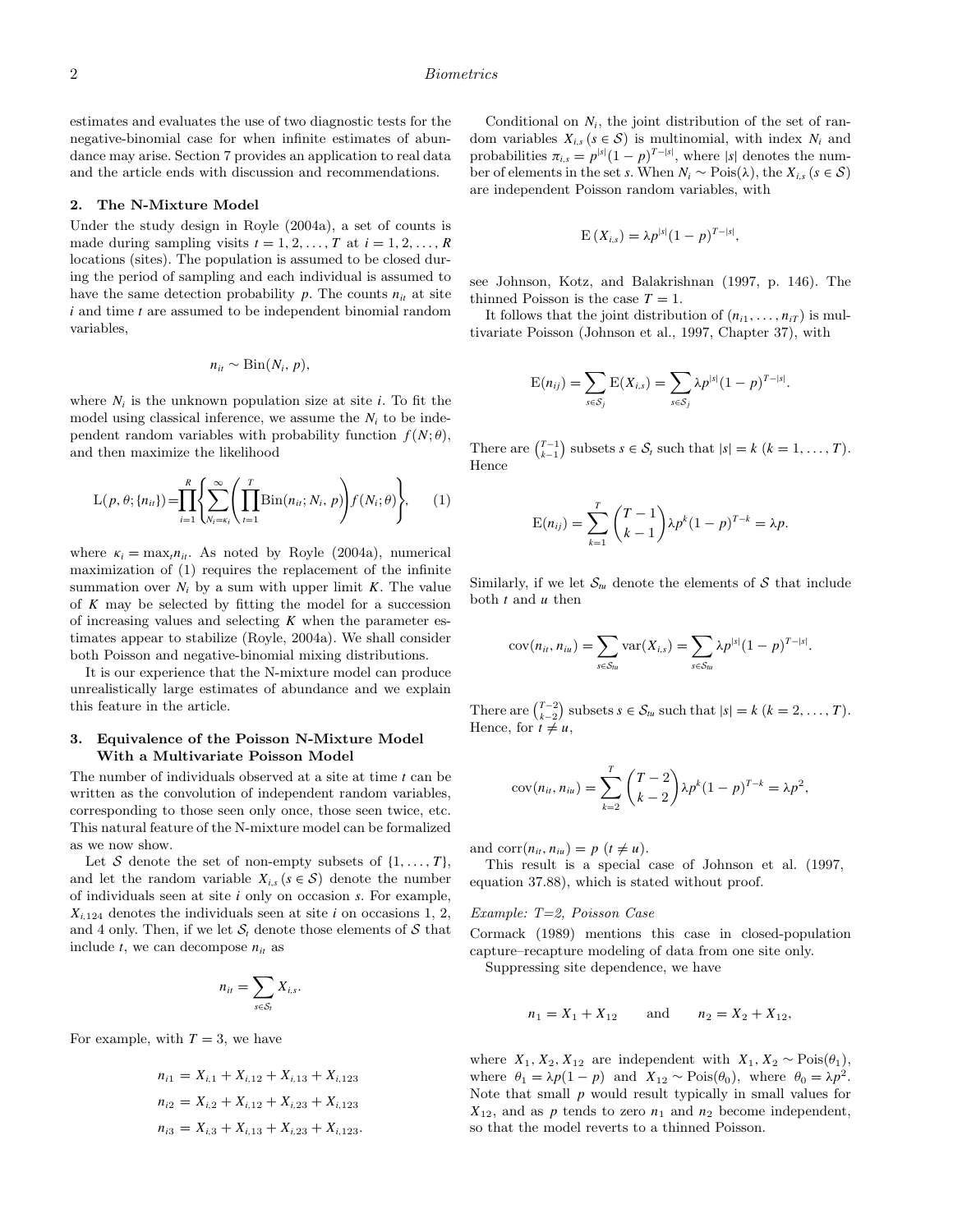The counts  $(n_1, n_2)$  follow a bivariate Poisson distribution with  $corr(n_1, n_2) = p$ , and the bivariate Poisson probability is

$$
\Pr(n_1, n_2; \lambda, p) = \sum_{u=0}^{\min(n_1, n_2)} \left[ \frac{e^{-\lambda p^2} (\lambda p^2)^u e^{-2\lambda p (1-p)}}{u! (n_1 - u)! (n_2 - u)!} \right]
$$

$$
\times {\lambda p (1-p)}^{n_1 + n_2 - 2u}
$$

$$
= {p (1-p)}^{n_1 + n_2}
$$

$$
\sum_{u=0}^{\min(n_1, n_2)} \frac{e^{-\lambda (2p - p^2)} \lambda^{n_1 + n_2 - u}}{(1 - p)^{2u} u! (n_1 - u)! (n_2 - u)!}.
$$

$$
(2)
$$

Including site dependence, the likelihood is

$$
L(p, \lambda; \{n_{it}\}) = e^{-(2\theta_1 + \theta_0)} \prod_{i=1}^{R} \left\{ \frac{\theta_1^{n_{i1} + n_{i2}}}{n_{i1}! n_{i2}!} \sum_{u=0}^{\min(n_{i1}, n_{i2})} {n_{i1} \choose u} {n_{i2} \choose u} u! \left( \frac{\theta_0}{\theta_1^2} \right)^u \right\}.
$$
\n(3)

For  $T = 2$  the expressions of (1) and (3) are identical, but the likelihood of (3) may be maximized without requiring selection of a value  $K$ .

#### 3.1. *Multivariate Poisson Distribution*

For general T, let  $\mathcal{X}_i$  denote the set of all possible values  $x_{i,s}$ of the random variables  $X_{i,s}$ ,  $s \in S$  such that

$$
n_{it} = \sum_{s \in S_t} x_{i,s}, \qquad t = 1, \ldots, T.
$$

Because the random variables  $X_{i,s}$  are independent, the joint probability function of  $(n_{i1},\ldots,n_{iT})$  is

$$
\Pr(n_{i1},\ldots,n_{iT})=\sum_{X_i}\prod_{s\in S}\Pr(X_{i,s}=x_{i,s}),
$$

and

$$
\prod_{s \in \mathcal{S}} \Pr(X_{i,s} = x_{i,s})
$$
\n
$$
= \prod_{s \in \mathcal{S}} \frac{\exp\left\{-\lambda p^{|s|} (1-p)^{T-|s|}\right\} \left\{\lambda p^{|s|} (1-p)^{T-|s|}\right\}^{x_{i,s}}}{x_{i,s}!}.
$$

There are  $\binom{T}{k}$  elements  $s \in S$  such that  $|s| = k$ , for  $k =$  $1, \ldots, T$ . Hence

$$
\prod_{s \in S} \exp \left\{-\lambda p^{|s|} (1-p)^{T-|s|}\right\} = \exp \left\{-\lambda \sum_{k=1}^{T} p^k (1-p)^{T-k}\right\}
$$

$$
= \exp \left[-\lambda \left\{1 - (1-p)^{T}\right\}\right].
$$

Therefore, we can write

$$
\Pr(n_{i1},\ldots,n_{iT};\lambda,p) = \sum_{\chi_i} \prod_{s\in\mathcal{S}} \frac{\left\{p^{|s|}(1-p)^{T-|s|}\right\}^{x_{i,s}}}{x_{i,s}!} \times \exp\left[-\lambda\left\{1-(1-p)^{T}\right\}\right] \lambda^{\Sigma_{s\in\mathcal{S}}x_{i,s}}.
$$
\n(4)

The case  $T = 2$  is given in (2). The associated R program incorporates efficient construction of  $\mathcal{X}_i$ .

#### 3.2. *Performance of the Multivariate Poisson Model*

For illustration, we investigate performance of the multivariate Poisson model via simulation from the fitted model. We assess output for the cases  $T = 2, 3, 4$  based upon 1000 simulations where  $\lambda = 2, 5, 10, p = 0.1, 0.25$  and  $R = 20$ . The chosen parameter values were guided by those used in [Royle](#page-8-0) [\(2004a\).](#page-8-0) The model was fitted using the optim function in the R software package [\(R Core Team, 2014\) u](#page-8-0)sing the default Nelder–Mead algorithm and a tolerance value of  $1 \times 10^{-12}$ . The results were checked with those from using several other optim algorithms, including simulated annealing and quasi-Newton. We observe that estimates for  $\lambda$  were very large in some cases (the maximum estimate from 1000 simulations was  $1.36 \times 10^{13}$  when  $\lambda = 5$ ,  $p = 0.25$ , and  $T = 2$ ). Figure 1 shows that non-positive values of a covariance diagnostic,

$$
cov^*(n_1, n_2) = \overline{n_1 n_2} - \{(\overline{n_1} + \overline{n_2})/2\}^2, \tag{5}
$$

can identify the high estimates of  $\lambda$  from fitting the bivariate Poisson. Here  $\overline{n_1n_2}$  denotes the mean of the product  $n_1n_2$ over S sites. Note that this (intraclass) estimate is appropriate as  $\mathbb{E}[n_1] = \mathbb{E}[n_2]$ . A proof that a local maximum of the likelihood occurs at  $p = 0$  when  $cov^*(n_1, n_2) \leq 0$  is given in the Appendix; we are working on a general proof for  $T > 2$ , as well as a proof that there are no other maxima when the diagnostic is satisfied. Hence, in these instances when  $\hat{p} = 0$ , in order to have finite  $\lambda p$ ,  $\hat{\lambda}$  is actually infinite and the large range of high estimates of abundance obtained in practice, as in Figure 1, is partly an artefact of the optimization routine stopping prematurely when the likelihood is flat.

For more than two visits  $(T > 2)$ , the appropriate covariance diagnostic can be estimated as

$$
cov^*(n_1, \dots, n_T) = \frac{2}{T(T-1)} \left( \frac{\overline{n_1 n_2} + \dots + \overline{n_{T-1} n_T}}{T} \right)
$$

$$
- \left( \frac{\overline{n_1} + \dots + \overline{n_T}}{T} \right)^2, \tag{6}
$$

where the first term consists of the average of the means of all  $T(T-1)/2$  pairwise products. Our conjecture that the diagnostic extends for  $T > 2$  is supported by Web Figure 4 which compares the covariance diagnostic (6) with  $\hat{\lambda}$  from the multivariate Poisson model for  $T = 3$ , when  $\lambda = 2, 5, 10$ .

Performance of the covariance diagnostic is demonstrated further in Table 1, which shows close correspondence between the proportion of simulations where the diagnostic is negative and the proportion where  $\hat{\lambda}$  is large  $(\hat{\lambda} > 500)$ . Table 1 also shows the prevalence of infinite estimates of  $\hat{\lambda}$ , particularly as  $\lambda$ , T, and p decrease. In fact for the case where  $\lambda = 2$ ,  $p = 0.1$ ,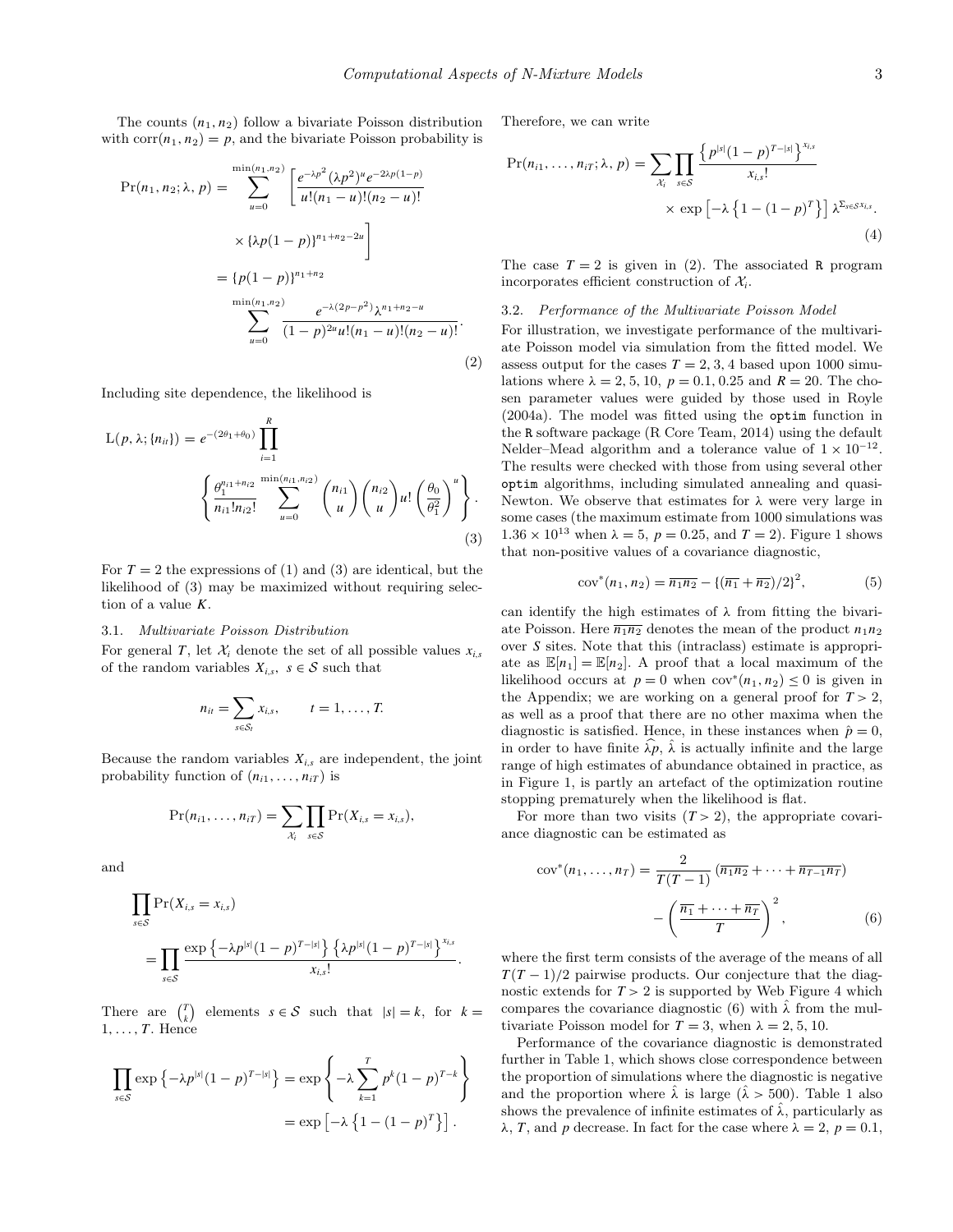#### 4 Biometrics



**Figure 1.** Log( $\hat{\lambda}$ ) from the bivariate Poisson model plotted against the covariance diagnostic, cov\* $(n_1, n_2) \le 0$  from (5), based upon 1000 simulated datasets for  $R = 20$ ,  $\lambda = 2, 5, 10$  and  $p = 0.25$ . Values at which the covariance diagnostic is negative are shown by crosses. This figure appears in color in the electronic version of this article.

and  $T = 2$ , a finite value of  $\hat{\lambda}$  was not achievable in over half of 1000 simulations.

#### 4. Explicit Form for the Bivariate Negative-Binomial Case

The Poisson distribution may be replaced by a mixed-Poisson distribution, for which  $\lambda \sim g(\lambda; \theta)$ , when the probability of (2) becomes

$$
\Pr(n_1, n_2; p, \theta)
$$
\n
$$
= \{p(1-p)\}^{n_1+n_2} \sum_{u=0}^{\min(n_1, n_2)} \frac{1}{(1-p)^{2u}u!(n_1-u)!(n_2-u)!}
$$
\n
$$
\times \int_0^\infty e^{-\lambda(2p-p^2)} \lambda^{n_1+n_2-u} g(\lambda; \theta) d\lambda.
$$

#### Table 1

*Performance of the covariance diagnostic for the multivariate Poisson model, based upon* 1000 *simulations for various scenarios of*  $\lambda$ *, p, and* T *for*  $R = 20$  *sites. EPN is the* 

*proportion of simulations when the sample covariance diagnostic was negative. EPD is the proportion of simulations where the estimate of*  $\hat{\lambda} > 500$ *.* 

|                |                  | $T=2$ |            |            | $T=3$      | $T=4$ |            |
|----------------|------------------|-------|------------|------------|------------|-------|------------|
| λ              | $\boldsymbol{p}$ | EPN   | <b>EPD</b> | <b>EPN</b> | <b>EPD</b> | EPN   | <b>EPD</b> |
| $\overline{2}$ | 0.10             | 0.505 | 0.505      | 0.351      | 0.351      | 0.276 | 0.276      |
| $\overline{2}$ | 0.25             | 0.225 | 0.224      | 0.090      | 0.089      | 0.033 | 0.033      |
| 5              | 0.10             | 0.427 | 0.427      | 0.362      | 0.361      | 0.219 | 0.222      |
| 5              | 0.25             | 0.167 | 0.167      | 0.084      | 0.084      | 0.017 | 0.020      |
| 10             | 0.10             | 0.398 | 0.398      | 0.317      | 0.318      | 0.251 | 0.256      |
| 10             | 0.25             | 0.180 | 0.181      | 0.066      | 0.066      | 0.038 | 0.038      |

For the negative-binomial distribution, the mixing distribution is gamma with parameters  $\boldsymbol{\theta} = (\alpha, \beta)$  and

$$
g(\lambda; \alpha, \beta) = \frac{\beta^{\alpha}}{\Gamma(\alpha)} \lambda^{\alpha - 1} e^{-\beta \lambda}, \text{ for } \lambda \ge 0,
$$
 (7)

which results in the NB-2 form [\(Hilbe, 2011,](#page-8-0) p. 18[7\).](#page-8-0) In this case

$$
\int_0^\infty e^{-\lambda(2p-p^2)} \lambda^{n_1+n_2-u} g(\lambda; \alpha, \beta) d\lambda
$$
  
= 
$$
\frac{\beta^{\alpha}}{\Gamma(\alpha)} \int_0^\infty \left\{ e^{-\lambda(2p-p^2+\beta)} \times \lambda^{n_1+n_2-u+\alpha-1} \right\} d\lambda
$$
  
= 
$$
\frac{\beta^{\alpha} \Gamma(n_1+n_2-u+\alpha)}{\Gamma(\alpha)(2p-p^2+\beta)^{n_1+n_2-u+\alpha}}.
$$

Therefore the joint probability for the bivariate negativebinomial model is given by

$$
\Pr(n_1, n_2; p, \alpha, \beta) = \frac{\beta^{\alpha} \{p(1-p)\}^{n_1+n_2}}{\Gamma(\alpha)}
$$

$$
\sum_{u=0}^{\min(n_1, n_2)} \frac{\Gamma(n_1+n_2-u+\alpha)}{u!(n_1-u)!(n_2-u)!(1-p)^{2u}(2p-p^2+\beta)^{n_1+n_2-u+\alpha}}.
$$
(8)

In the parameterization of (7), the mean and variance of the gamma distribution are  $\alpha/\beta$  and  $\alpha/\beta^2$ , respectively. If we now write  $\lambda = \alpha/\beta$  for the expected value of the Poisson mean, then the variance is  $\lambda^2/\alpha$  and the coefficient of variation of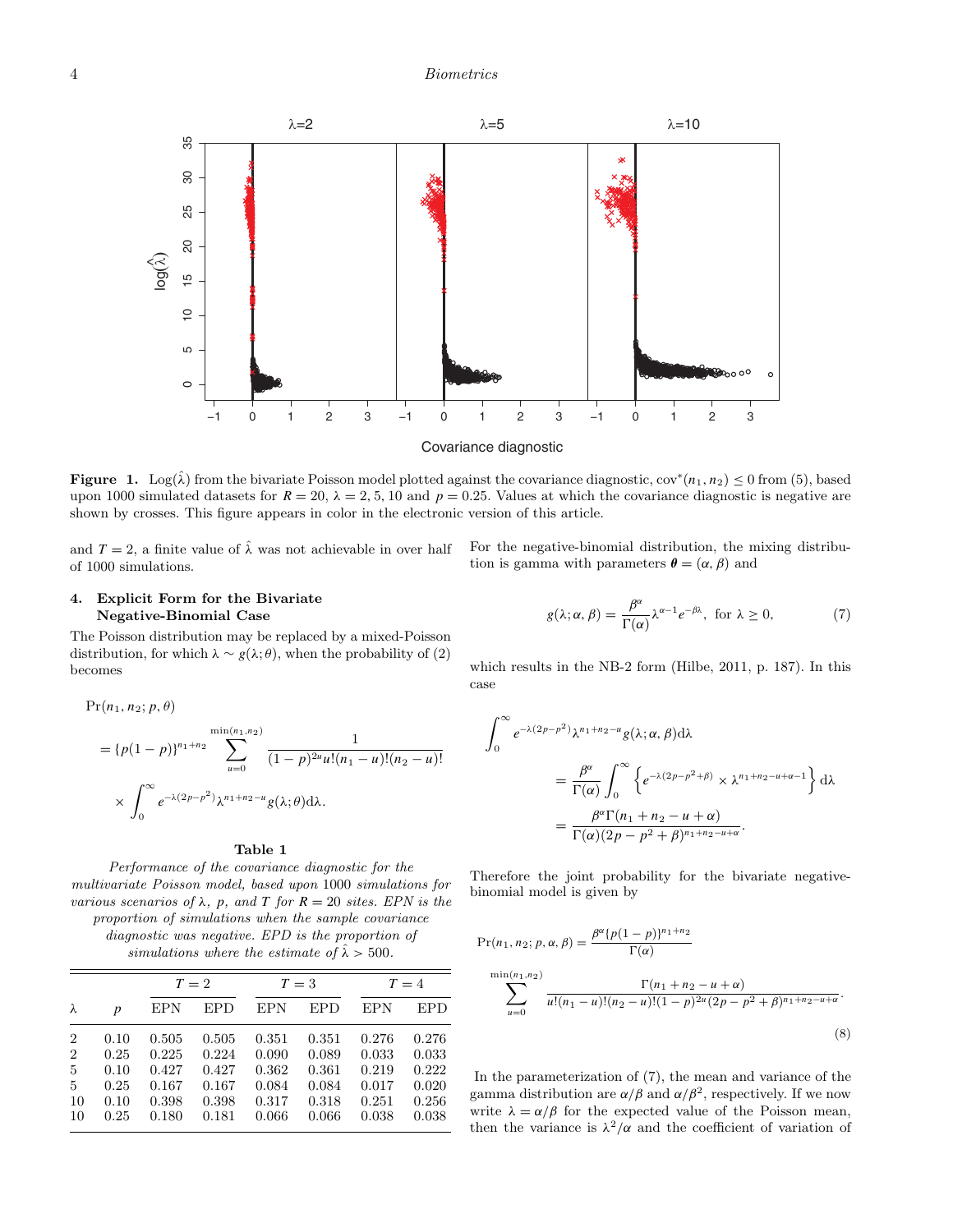the Poisson mean is  $1/\sqrt{\alpha}$ . The Poisson model arises as the limit  $\alpha, \beta \rightarrow \infty$ , maintaining  $\lambda = \alpha/\beta$ .

In terms of the parameters  $\alpha$  and  $\lambda$ ,  $\beta = \alpha/\lambda$  and we can write (8) as

$$
\Pr(n_1, n_2; \lambda, p, \alpha) = \frac{\alpha^{\alpha} \{p(1-p)\}^{n_1+n_2}}{\lambda^{\alpha} \Gamma(\alpha)}
$$

$$
\sum_{u=0}^{\min(n_1, n_2)} \frac{\Gamma(n_1+n_2-u+\alpha)}{u!(n_1-u)!(n_2-u)!(1-p)^{2u}} \left\{ \frac{\lambda}{\lambda p(2-p)+\alpha} \right\}^{n_1+n_2-u+\alpha}.
$$

$$
(9)
$$

The case for  $T > 2$  follows in the same way, by integrating the expression of (4), to give the multivariate negative-binomial probability as

$$
\Pr(n_{i1},\ldots,n_{iT};\lambda,p,\alpha) = \frac{\alpha^{\alpha}}{\lambda^{\alpha}\Gamma(\alpha)} \sum_{\chi_i} \prod_{s\in\mathcal{S}} \frac{\left\{p^{|s|}(1-p)^{T-|s|}\right\}^{x_{i,s}} \Gamma(\Sigma_{s\in\mathcal{S}}x_{i,s}+\alpha)}{x_{i,s}!\left\{1-(1-p)^{T}+\frac{\alpha}{\lambda}\right\}^{\Sigma_{s\in\mathcal{S}}x_{i,s}+\alpha}}.
$$

The expression  $n_{it} = \sum_{s \in S_t} X_{i,s}$  also applies to the negative binomial case, but the  ${X_{i,s}}$  are no longer independent.

#### 5. The Effect of the Choice of K on Fitting the N-Mixture Model: Poisson Case

#### 5.1. *Incorrect Estimates due to the Choice of* K

We now consider how the choice of  $K$  for computing the Poisson N-mixture likelihood of (1) interacts with the occurrence of infinite estimates of  $\lambda$ . Output is obtained for 1000 simulations based on the parameter values used in [Royle \(2004a\),](#page-8-0) where  $\lambda = 5$ ,  $p = 0.25$  and  $R = 20, 50$ , but for number of sampling occasions  $T = 2, 3, 4, 5$ . The models were again fitted using optim in the R software package. The parameters  $p$  and λ were constrained to be in range via logit and log link functions, respectively. Each simulated dataset was fitted with  $K = 100, 500, 1000.$ 

We see that large finite estimates of abundance can arise, in particular where the number of sampling occasions  $T$  is small (Figure 2). Specifically, a proportion of simulations result in a second peak in the sampling distribution for  $\hat{\lambda}$  and the value at which this is found increases with the value of  $K$ . Fitting the multivariate Poisson model to simulated data created under comparable scenarios for  $T = 2, 3, 4$  also produced a second peak in the sampling distribution for  $\lambda$ , but as described in Section 3.2, the estimates were substantially greater in the absence of the limiting value  $K$  in the N-mixture model. An increase in the number of sampling occasions reduces the incidence of high estimates of  $\lambda$ , which become rare for  $T > 3$ , as more information is available as T increases. For  $T = 5$  very few high estimates of  $\lambda$  occurred in the 1000 simulations. An increase in the number of sites also reduces the proportion of high values (Web Figure 5).

Thus when the N-mixture model is fitted by maximizing the likelihood of (1), when  $\hat{\lambda}$  should be infinite,  $\lambda$  is estimated as large as possible for a given value of  $K$ , and  $\hat{p}$  is restricted to be as close to zero as possible. We discuss this matter further in Web Appendix 1. The occurrence of large finite estimates of  $\lambda$  is similar to analogous findings of [Wang and Lindsay](#page-8-0) [\(2005\) i](#page-8-0)n the context of species richness estimation.

#### 5.2. *Automatic Choice of* K

For the Poisson case the covariance diagnostic identifies when infinite values of  $\hat{\lambda}$  arise. When the diagnostic is not satisfied,  $K$  may be selected automatically, for example by ensuring that the Poisson upper tail probability is  $\langle 10^{-10} \rangle$ , so that the value of  $K$  will adapt for successive iterations according to the estimate of  $\lambda$ . This approach was also suggested by [Guillera-Arroita et al. \(2012\).](#page-8-0) We have found this to be a simple and preferable alternative to fitting the model for successively larger values of  $K$  until estimates appear to stabilize.

#### 6. Moment Estimation for a Mixed-Poisson N-Mixture Model

Suppose we have an N-mixture model in which  $N_i$  follows a mixed-Poisson distribution, as in Section 4, with

$$
E(N_i) = \lambda
$$
 and  $var(N_i) = \sigma^2$ , with  $\sigma^2 \ge \lambda$ .

Conditional on  $N_i$ , the random variables  $n_{i1}, \ldots, n_{iT}$  are independent binomial variables, with

$$
n_{ij}|N_i \sim \text{Bin}(N_i, p).
$$

Therefore, conditional on  $N_i$ 

$$
E(n_{ij}|N_i) = N_i p
$$
  
\n
$$
E(n_{ij}^2|N_i) = N_i p(1-p) + N_i^2 p^2
$$
  
\n
$$
E(n_{ij}, n_{ik}|N_i) = N_i^2 p^2 \qquad (j \neq k),
$$

and the corresponding unconditional expectations are

$$
E(n_{ij}) = \lambda p \tag{10}
$$

$$
E(n_{ij}^2) = \lambda p(1-p) + (\lambda^2 + \sigma^2)p^2
$$
 (11)

$$
E(n_{ij}, n_{ik}) = (\lambda^2 + \sigma^2)p^2 \qquad (j \neq k). \tag{12}
$$

It follows that

$$
cov(n_{ij}, n_{ik}) = \sigma^2 p^2 \quad \text{and} \quad cov(n_{ij}, n_{ik}) = \sigma^2 p/\lambda.
$$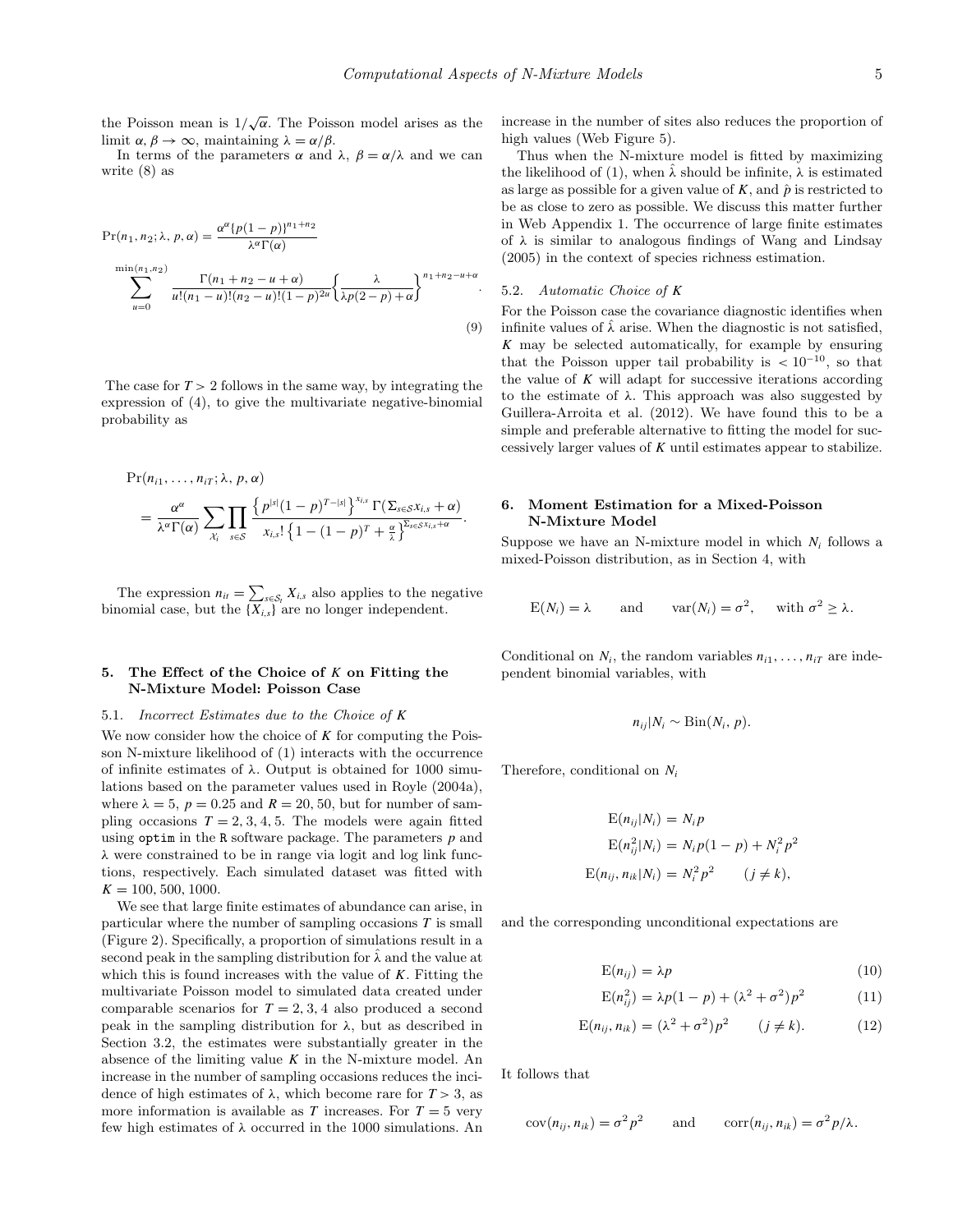

**Figure 2.** Kernel density estimates of  $\hat{\lambda}$  from the Poisson N-mixture model for  $R = 20$  sites,  $\lambda = 5$  and  $p = 0.25$  based upon 1000 simulated datasets for  $T = 2, 3, 4$ , and  $K = 100, 500, 1000$ . This figure appears in color in the electronic version of this article.

#### 6.1. *Moment Estimation*

We have the following moment estimates for  $E(n_{ij})$ ,  $E(n_{ij}^2)$ , and  $E(n_{ij}n_{ik})$ , respectively:

$$
m_1 = \frac{1}{RT} \sum_{t=1}^{T} \sum_{i=1}^{R} n_{it}
$$
  
\n
$$
m_2 = \frac{1}{RT} \sum_{t=1}^{T} \sum_{i=1}^{R} n_{it}^2
$$
  
\n
$$
m_{12} = \frac{2}{RT(T-1)} \sum_{t=1}^{T} \sum_{s=t+1}^{T} \sum_{i=1}^{R} n_{it} n_{st}.
$$

Equating these to the expectations given by  $(10)$ – $(12)$  yields the following moment estimators of the parameters  $\lambda$ ,  $p$ , and  $\sigma^2$ 

$$
\tilde{p} = (m_1 - m_2 + m_{12})/m_1
$$
  

$$
\tilde{\lambda} = m_1/\tilde{p}
$$
  

$$
\tilde{\sigma}^2 = (m_{12} - m_1^2)/\tilde{p}^2.
$$

Because  $\sigma^2 \geq 0$ , we require

$$
m_{12} - m_1^2 \ge 0,\t\t(13)
$$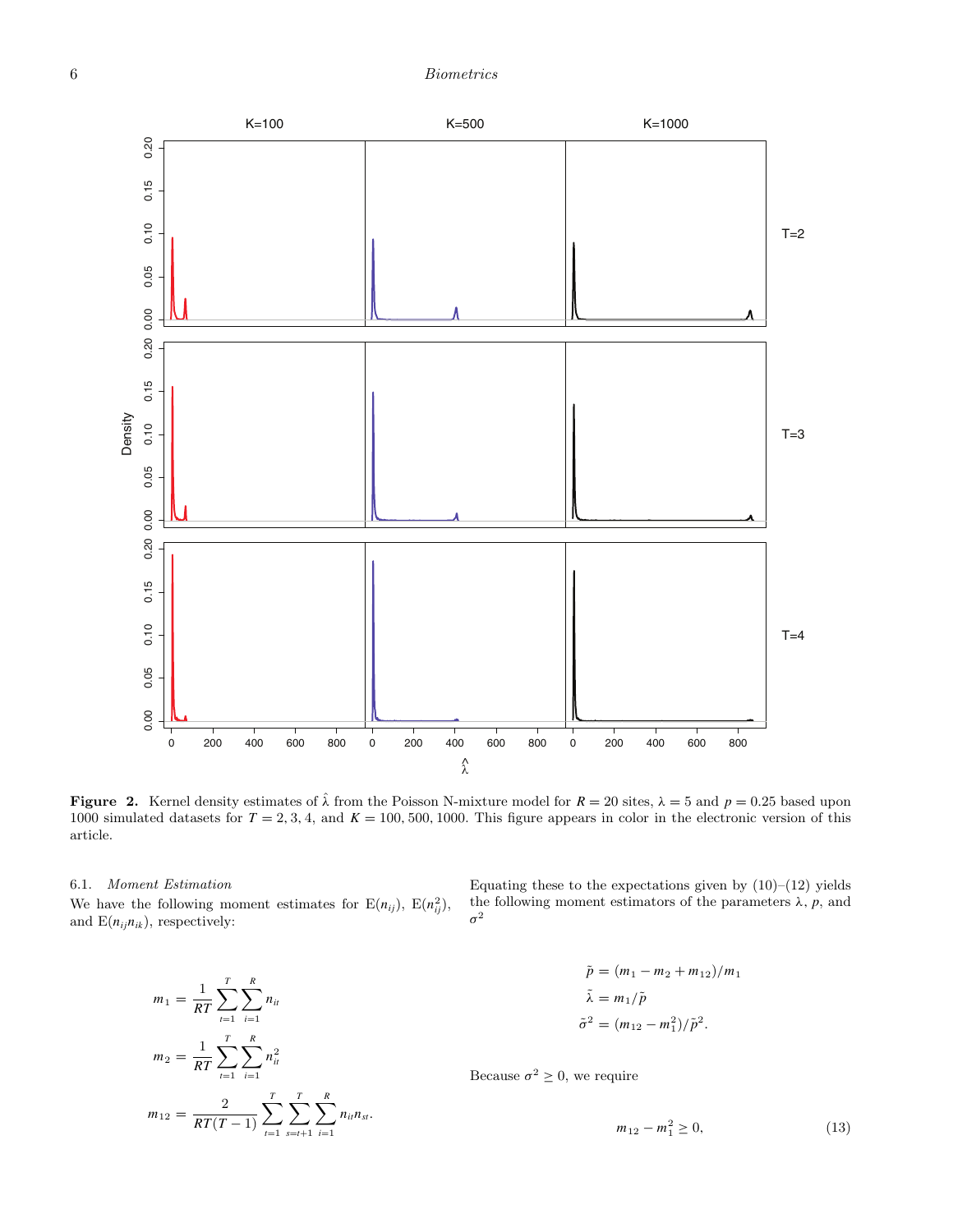for a valid set of moment estimates. This is the same diagnostic as used previously in (6).

We also require  $0 < p \leq 1$ . The lower bound yields the new diagnostic

$$
m_1 - m_2 + m_{12} > 0, \t\t(14)
$$

for a finite (moment) estimate of λ. The upper bound yields

$$
m_1 - m_2 + m_{12} \le m_1
$$

or

 $m_{12} \le m_2$ ,

which is a consequence of the Cauchy–Schwarz inequality and not a useful diagnostic. The bound  $m_1 - m_2 + m_{12} > 0$  given above to ensure  $\tilde{p} > 0$  and hence  $\lambda$  finite, gives a new diagnostic.

If we adopt a method-of-moments (MOM) approach for the bivariate Poisson distribution,  $p$  is estimated by the sample correlation of the counts, as observed also by [Royle \(2004b\),](#page-8-0) and  $\lambda$  is estimated by dividing  $(\overline{n_1 + n_2})/2$  by this estimate of p. For more than two visits  $(T > 2)$ , p can be estimated by the mean of all sample correlations between counts for different sampling occasions. Then  $\tilde{\lambda}$  is the sample mean of all counts divided by this estimate of  $p$ . This generalizes Holgate's (1964) work, which considered  $T = 2$  only. In Web Appendix 2 we assess the performance of MOM estimation as a simple method for parameter estimation compared to maximum likelihood for the N-mixture model.

#### 6.2. *Performance of the Multivariate Negative-Binomial Model*

Given the proposed diagnostics for the mixed-Poisson case in Section 6.1, here we assess the performance of the multivariate negative-binomial model. Simulated data were fitted as in Section 3.2 but for the negative binomial case, with  $\lambda = 2, 5, 10$ and  $\alpha = 1.25, 5$ . We again assume that  $\hat{\lambda} > 500$  equates to infinite  $\hat{\lambda}$ . If both (13) and (14) are negative,  $\hat{\lambda}$  is very likely to be infinite and the mean proportion with  $\hat{\lambda} > 500$  from 21 scenarios is 0.921 (Table 2). However performance of the diagnostics when one or more of the two diagnostics is negative is less clear. Additionally,  $\hat{\lambda}$  may occasionally be infinite despite both diagnostics being positive and on average  $\hat{\lambda} > 500$  for approximately 8.5% of simulations when both diagnostics are positive. Performance for the bivariate cases where  $p = 0.25$ and  $\alpha = 5$  is illustrated in Figure 3 and for the cases where  $T = 3$  and  $\alpha = 1.25$  in Web Figures 6–8. We see that neither singly nor in combination do the diagnostics perform as well as the single diagnostic for the Poisson case. We see fewer instances of infinite  $\hat{\lambda}$  for large T and p.

#### 7. Application to Hermann's Tortoise Data

Here we analyze data from a study of the threatened Hermann's tortoise *Testudo hermanni* in southeastern France. One hundred and eighteen sites were each surveyed three times during a period when the species is most active. Full details are provided in [Couturier et al. \(2013\),](#page-8-0) and we briefly

#### Table 2

*Performance of the covariance diagnostic for the multivariate negative-binomial model, based upon* 1000 *simulations for various scenarios of*  $\lambda$ *, p,*  $\alpha$ *<i>, and* T *for*  $R = 20$  *sites.*  $EP_1$ ,  $EP_3$ *, and*  $EP_5$  *are the proportion of simulations where both diagnostics are negative, one or more*

*diagnostic is negative, or both diagnostics are positive, respectively. EP*2*, EP*4*, and EP*<sup>6</sup> *are the corresponding*

*proportions of those where*  $\lambda > 500$ *.* 

| λ              | $\boldsymbol{p}$ | $\alpha$ | $\boldsymbol{T}$ | $EP_1$         | EP <sub>2</sub> | $EP_3$ | $EP_4$ | $EP_5$   | $EP_6$ |
|----------------|------------------|----------|------------------|----------------|-----------------|--------|--------|----------|--------|
| 2              | 0.10             | 1.25     | $\overline{2}$   | 0.192          | 0.938           | 0.3    | 0.853  | 0.388    | 0.072  |
| $\overline{2}$ | 0.10             | 1.25     | 3                | 0.093          | 0.925           | 0.271  | 0.841  | 0.426    | 0.131  |
| 2              | 0.10             | 5.00     | $\overline{2}$   | 0.199          | 0.92            | 0.296  | 0.804  | 0.274    | 0.113  |
| 2              | 0.10             | 5.00     | 3                | 0.104          | 0.904           | 0.264  | 0.822  | 0.293    | 0.126  |
| 2              | 0.25             | 1.25     | $\overline{2}$   | 0.046          | 0.913           | 0.229  | 0.777  | 0.571    | 0.07   |
| $\overline{2}$ | 0.25             | 1.25     | 3                | 0.002          | 1               | 0.138  | 0.681  | 0.71     | 0.048  |
| $\overline{2}$ | 0.25             | 5.00     | $\overline{2}$   | 0.064          | 0.953           | 0.184  | 0.826  | 0.411    | 0.097  |
| $\overline{2}$ | 0.25             | 5.00     | 3                | 0.011          | $\mathbf{1}$    | 0.103  | 0.748  | 0.473    | 0.047  |
| $\mathbf 5$    | 0.10             | 1.25     | 2                | 0.088          | 0.966           | 0.347  | 0.813  | 0.472    | 0.121  |
| 5              | 0.10             | 1.25     | 3                | 0.023          | 1               | 0.333  | 0.757  | $0.52\,$ | 0.113  |
| 5              | 0.10             | 5.00     | $\overline{2}$   | 0.139          | 0.935           | 0.305  | 0.803  | 0.282    | 0.128  |
| 5              | 0.10             | 5.00     | 3                | 0.064          | 0.906           | 0.252  | 0.829  | 0.343    | 0.143  |
| 5              | 0.25             | 1.25     | $\overline{2}$   | 0.006          | 1               | 0.217  | 0.71   | 0.746    | 0.068  |
| 5              | 0.25             | 1.25     | 3                | $\overline{0}$ |                 | 0.137  | 0.533  | 0.843    | 0.047  |
| 5              | 0.25             | 5.00     | 2                | 0.038          | 0.763           | 0.193  | 0.741  | 0.555    | 0.05   |
| 5              | 0.25             | 5.00     | 3                | 0.002          | 0.5             | 0.108  | 0.694  | 0.678    | 0.028  |
| 10             | 0.10             | 1.25     | 2                | 0.032          | 0.969           | 0.342  | 0.813  | 0.596    | 0.139  |
| 10             | 0.10             | 1.25     | 3                | 0.005          | 1               | 0.325  | 0.775  | 0.65     | 0.097  |
| 10             | 0.10             | 5.00     | $\overline{2}$   | 0.116          | 0.931           | 0.322  | 0.835  | 0.378    | 0.108  |
| 10             | 0.10             | 5.00     | 3                | 0.027          | 0.926           | 0.302  | 0.844  | 0.437    | 0.105  |
| 10             | 0.25             | 1.25     | 2                | $\theta$       |                 | 0.193  | 0.674  | 0.806    | 0.069  |
| 10             | 0.25             | 1.25     | 3                | $\Omega$       |                 | 0.125  | 0.472  | 0.87     | 0.029  |
| 10             | 0.25             | 5.00     | $\overline{2}$   | 0.01           | 0.9             | 0.156  | 0.756  | 0.726    | 0.054  |
| 10             | 0.25             | 5.00     | 3                | 0.001          | 1               | 0.09   | 0.656  | 0.817    | 0.026  |
|                |                  |          |                  |                |                 |        |        |          |        |

reassess the conclusions drawn in their article and demonstrate the effect of study design on results.

For the tortoise data, optimization of the negative-binomial model confirms that  $\lambda$  is infinite in the negative binomial model for these data; after 500 iterations, the estimates had reached

$$
\hat{\lambda} = 39616973,
$$
  $\hat{p} = 3.322971 \times 10^{-8},$   $\hat{\alpha} = 1.506465.$ 

As noted in [Couturier et al. \(2013\),](#page-8-0) the fit is much improved compared to the Poisson case, with -maximum loglikelihood 540.34 versus 576.27, but at the expense of  $\hat{\lambda}$  becoming infinite. Hence for this dataset a finite estimate of mean abundance can be obtained for the Poisson but not for the negative-binomial. Whilst the first diagnostic (13) is positive,  $m_{12} - m_1^2 = 1.05$ , so that the Poisson estimate is finite, the additional diagnostic (14) is negative,  $m_1 - m_2 + m_{12} =$  $-0.2655.$ 

The zero-inflated Poisson is an intermediate model between the Poisson and negative-binomial, with -maximum log-likelihood 562.13 for these data. The zero-inflated Poisson therefore provides an improvement upon the Poisson case, but still yields the finite parameter estimate  $\hat{\lambda} = 7.58$ .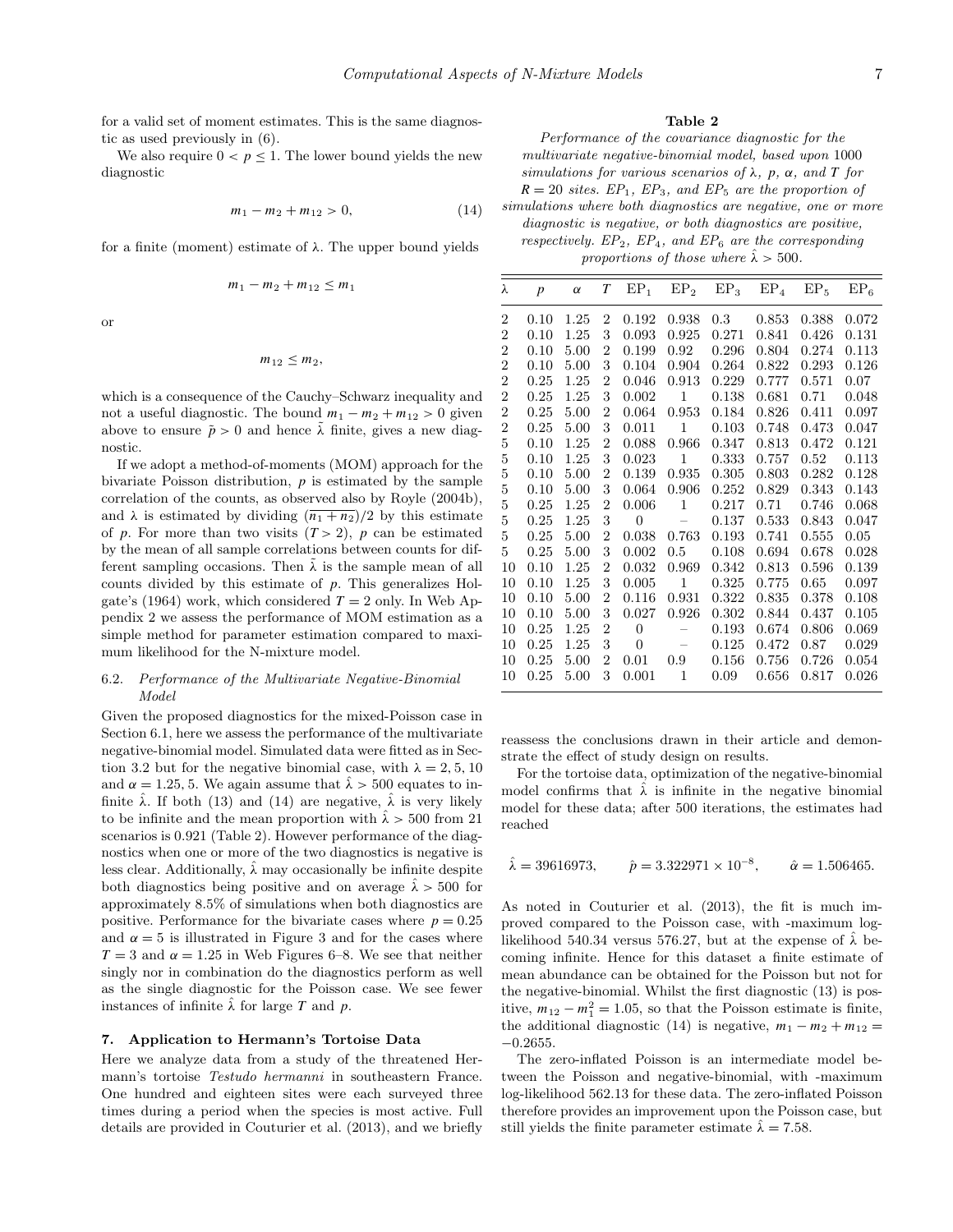<span id="page-8-0"></span>

Figure 3. Diagnostic 1 (13) versus diagnostic 2 (14) from the bivariate negative binomial model, based upon 1000 simulated datasets for  $R = 20$ ,  $\lambda = 2, 5, 10$ ,  $\alpha = 5$ , and  $p = 0.25$ . Values at which  $\hat{\lambda} > 500$  and  $\hat{\lambda} \le 500$  are shown by circles and crosses, respectively. This figure appears in color in the electronic version of this article.

To show the potential effect of study design on model performance, we inspect the sample covariance diagnostic (13) for this dataset for the Poisson case for a reduced number of sites and/or visits. Taking two of the three visits made at all sites, the diagnostic was always positive (0.97–1.17). The diagnostic based upon all three visits but a random sample of fewer sites, was negative for  $1.7\%$  and  $0\%$  of 1000 samples, respectively for  $R = 20$  and  $R = 50$ . However for only two visits, the diagnostic was negative for 9.0% and 0.8% of 1000 samples, respectively for  $R = 20$  and  $R = 50$ .

#### 8. Discussion and Recommendations

We have shown that the N-mixture model can produce infinite estimates of abundance, particularly when working with a limited number of sampling occasions and low detection probability. The equivalence of the N-mixture model with the multivariate Poisson has been demonstrated, allowing us to understand and diagnose poor behavior of the N-mixture model.

We believe the equivalence of the Poisson N-mixture model to the multivariate Poisson distribution to be previously largely unknown, especially in statistical ecology. The multivariate Poisson model conveniently avoids the requirement to select an upper bound  $K$ . We provide code for fitting the multivariate Poisson and negative-binomial models. Possible alternative techniques for fitting the multivariate distributions include using the EM algorithm (Karlis, 2003), a composite likelihood (Jost, Brcich, and Zoubir, 2006) or a symbolic computation approach (Sontag and Zeilberger, 2010). Consequently this equivalence could also have the alternative purpose of using the N-mixture model to provide simple fitting of the multivariate Poisson and negative-binomial models for particular covariance structures.

A recent extension of the N-mixture model to open populations by including population dynamics parameters offers great potential but also requires an upper bound to be set (Dail and Madsen, 2011). Further exploration of this model via simulation to assess performance is in progress. Kéry et al. (2009) extended the N-mixture model to allow for analysis of data resulting from closed sampling periods connected by open periods and the multivariate formulations also apply in that case. Dorazio, Martin, and Edwards (2013) provide an extension in which  $p$  is given a distribution at each visit. The binomial distribution in (1) is then replaced by a betabinomial. This has also been considered in a Bayesian context by Martin et al. (2011). For the multivariate Poisson case this extension is dealt with by appropriate numerical integration of the probability of (4). An increasing number of studies use a Bayesian approach for parameter estimation (Kéry et al., 2009; Graves et al., 2011). Further simulation study comparing a Bayesian approach with maximum-likelihood estimation could show whether this approach can also produce poor estimates in some scenarios. Some comparisons have been made by Toribio, Gray, and Liang (2012), based upon parameter values from Royle (2004a).

In practice, covariates are frequently used to describe variation in abundance and detection. Further analysis could determine how the inclusion of covariates might affect instances where a finite abundance estimate cannot be obtained for a model with constant abundance and detection, and in particular determine whether parameters may become identifiable.

Good experimental design is vital for occupancy studies; see for example Guillera-Arroita, Ridout, and Morgan, (2010, 2014). The same issues apply for N-mixture work, though with the different perspective of avoiding poor model-fitting behavior. If possible, study design effort should be distributed to ensure more than two visits are made to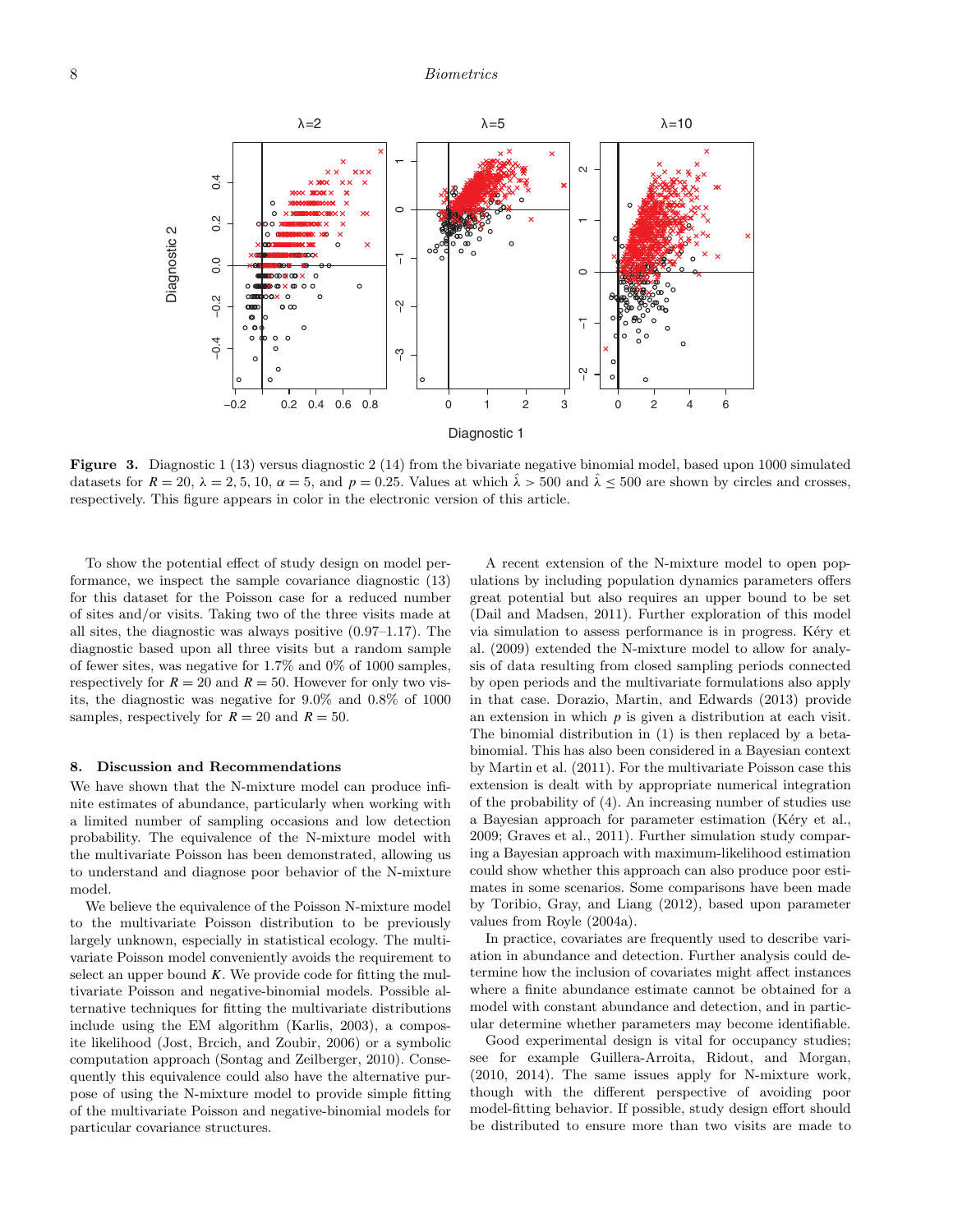<span id="page-9-0"></span>each site (in addition to including a reasonable number of sites). Alternatively a study design where more visits are made to a subset of the sites is worth exploring.

For maximum-likelihood estimation, we recommend using MOM estimates to start the iterative search for MLEs. In the Poisson case the covariance diagnostic may be used to determine when infinite estimates of abundance may arise. Infinite estimates of abundance may occur for some model choices but not others, as for the Hermann's Tortoise case study. Hence we advise fitting the model for multiple distribution choices, to identify which may provide finite estimates of abundance. An R program is available in the Supplementary Materials which allows for covariates in the detection and abundance parameters.

#### 9. Supplementary Materials

The Web Appendices referenced in Sections 3.2, 5.1, and 6.2, together with R code, are available with this paper at the *Biometrics* website on Wiley Online Library.

#### **ACKNOWLEDGEMENTS**

This work was part-funded by EPSRC grants EP/I000917/1 and EP/P505577/1. We thank Bill Link, Peter Jupp and Marc Kéry for their useful discussion, and Thibaut Couturier for supplying the Hermann's tortoise data. Useful input was provided by two referees and an Associate Editor.

#### **REFERENCES**

- Cormack, R. M. (1989). Log-linear models for capture–recapture. Biometrics 45, 395–413.
- Couturier, T., Cheylan, M., Bertolero, A., Astruc, G., and Besnard, A. (2013). Estimating abundance and population trends when detection is low and highly variable: A comparison of three methods for the Hermann's tortoise. The Journal of Wildlife Management 77, 454–462.
- Dail, D. and Madsen, L. (2011). Models for estimating abundance from repeated counts of an open metapopulation. Biometrics 67, 577–587.
- Dodd, C. K. and Dorazio, R. M. (2004). Using counts to simultaneously estimate abundance and detection probabilities in a salamander community. Herpetologica 60, 468–478.
- Dorazio, R. M., Martin, J., and Edwards, H. H. (2013). Estimating abundance while accounting for rarity, correlated behavior, and other sources of variation in counts. Ecology 94, 1472– 1478.
- Fiske, I. and Chandler, R. B. (2011). Unmarked: An R package for fitting hierarchical models of wildlife occurrence and abundance. Journal of Statistical Software 43, 1–23.
- Graves, T. A., Kendall, K. C., Royle, J. A., Stetz, J. B., and Macleod, A. C. (2011). Linking landscape characteristics to local grizzly bear abundance using multiple detection methods in a hierarchical model. Animal Conservation 14, 652– 664.
- Guillera-Arroita, G., Ridout, M. S., and Morgan, B. J. T. (2010). Design of occupancy studies with imperfect detection. Methods in Ecology and Evolution 1, 131–139.
- Guillera-Arroita, G., Ridout, M. S., and Morgan, B. J. T. (2014). Two-stage sequential Bayesian study design for species occupancy estimation. Journal of Agricultural, Biological, and Environmental Statistics 19, 278–291.
- Guillera-Arroita, G., Ridout, M. S., Morgan, B. J. T., and Linkie, M. (2012). Models for species-detection data collected along transects in the presence of abundance-induced heterogeneity and clustering in the detection process. Methods in Ecology and Evolution 3, 358–367.
- Hilbe, J. M. (2011). Negative Binomial Regression. New York: Cambridge University Press.
- Hines, J. E. (2011). Program PRESENCE 4.1-Software to estimate patch occupancy and related parameters. U.S. Geological Survey Patuxent Wildlife Research Center, Maryland.
- Holgate, P. (1964). Estimation for the bivariate Poisson distribution. Biometrika 51, 241–245.
- Hunt, J. W., Weckerly, F. W., and Ott, J. R. (2012). Reliability of occupancy and binomial mixture models for estimating abundance of golden-cheeked warblers (Setophaga chrysoparia). The Auk  $129$ ,  $105-114$ .
- Johnson, N. L., Kotz, S., and Balakrishnan, N. (1997). Discrete Multivariate Distributions. New York: Wiley.
- Jost, T. A., Brcich, R. F., and Zoubir, A. M. (2006). Estimating the parameters of the multivariate Poisson distribution using the composite likelihood concept. In The Proceedings of the 31st IEEE International Conference on Acoustics, Speech and Signal Processing. Toulouse, France: IEEE.
- Karlis, D. (2003). An EM algorithm for multivariate Poisson distribution and related models. Journal of Applied Statistics 30, 63–77.
- Kéry, M. (2008). Estimating abundance from bird counts: Binomial mixture models uncover complex covariate relationships. The  $Auk$  125, 336–345.
- Kéry, M., Dorazio, R. M., Soldaat, L., Van Strien, A., Zuiderwijk, A., and Royle, J. A. (2009). Trend estimation in populations with imperfect detection. Journal of Applied Ecology 46, 1163–1172.
- Kéry, M., Royle, J. A., and Schmid, H. (2005). Modeling avian abundance from replicated counts using binomial mixture models. Ecological Applications 15, 1450–1461.
- Martin, J., Royle, J. A., Mackenzie, D. I., Edwards, H. H., Kéry, M., and Gardner, B. (2011). Accounting for non-independent detection when estimating abundance of organisms with a Bayesian approach. Methods in Ecology and Evolution 2, 595–601.
- McIntyre, A. P., Jones, J. E., Lund, E. M., Waterstrat, F. T., Giovanini, J. N., Duke, S. D., Hayes, M. P., Quinn, T., and Kroll, A. J. (2012). Empirical and simulation evaluations of an abundance estimator using unmarked individuals of cryptic forest-dwelling taxa. Forest Ecology and Management 286, 129–136.
- R Core Team (2014). R: A Language and Environment for Statistical Computing. R Foundation for Statistical Computing, Vienna, Austria.
- Royle, J. A. (2004a). N-mixture models for estimating population size from spatially replicated counts. Biometrics 60, 108– 115.
- Royle, J. A. (2004b). Generalized estimators of avian abundance from count survey data. Animal Biodiversity and Conservation 27, 375–386.
- Royle, J. A., Nichols, J. D., and Kéry, M. (2005). Modelling occurrence and abundance of species when detection is imperfect. Oikos 110, 353–359.
- Sontag, E. D. and Zeilberger, D. (2010). A symbolic computation approach to a problem involving multivariate Poisson distributions. Advances in Applied Mathematics 44, 359–377.
- Toribio, S., Gray, B., and Liang, S. (2012). An evaluation of the Bayesian approach to fitting the N-mixture model for use with pseudo-replicated count data. Journal of Statistical Computation and Simulation 82, 1135–1143.